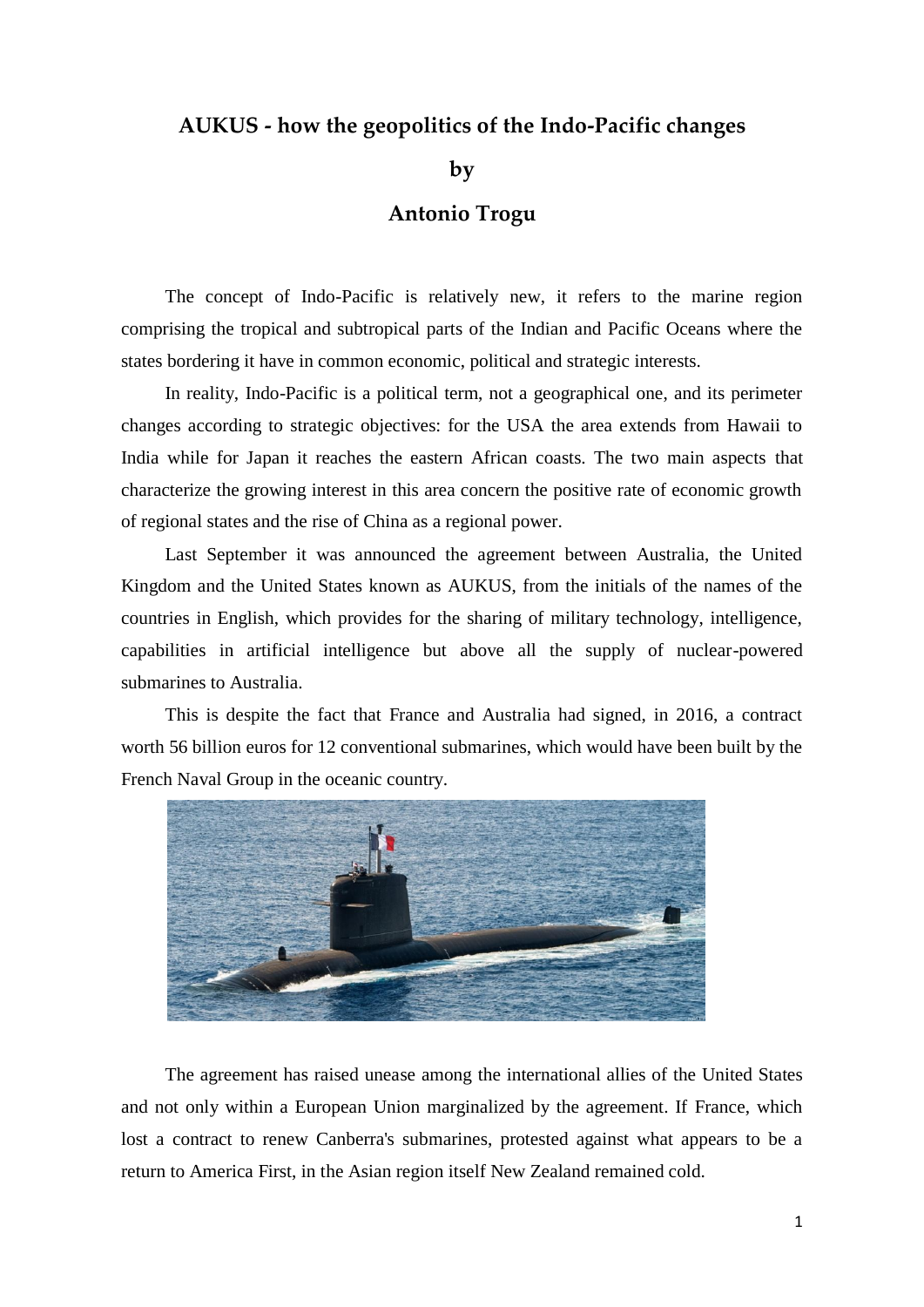The new anti-China strategic alliance between the United States, Britain and Australia has not only cancelled contracts between Canberra and Paris on submarine production, but is cracking relations between Brussels and Washington. It can be said that a clear and strong signal has come from Washington, at the cost of collapsing the revenues of a company of an allied country, there is no backtracking on national strategic commitments.

As for Australia, it has badly digested the Chinese expansionism of the Xi era, which by crossing the first chain of islands that circumscribes the South China Sea (Japan, Philippines, Taiwan and Indonesia), has entered the traditional Australian sphere of influence. In 2018, after criticizing China's penetration into its political system, Canberra banned Huawei and ZTE from developing the national 5G network and also criticized the People's Republic over the violent process of assimilation of Uyghurs in Xinjiang and repression in Hong Kong. It therefore seems logical that Australia has tried to strengthen its ties with the United States, by far the most powerful ally, to counter Beijing's hegemony in Asia and also the only one truly able to increase its military arsenal.

It should be noted that Australia has long considered it essential to counterbalance the Chinese advance in the area. This position stems not only from a continuous expansion of Beijing's military forces, but also from the moves of the People's Republic throughout the Indo-Pacific region and therefore believes that the only brake on this epochal change, namely the birth of a Chinese maritime power, is to tighten ties with the Anglosphere.<sup>1</sup>

For Australia Beijing is a very important trading partner, a third of its exports are directed to China but from the point of view of security Canberra is aligned with the United States for belonging to the Anglosphere and also because it is one of the countries of the Five Eyes98 $^2$ .

The Indo-Pacific area now represents an important part of the planetary geopolitical balance, for the economic, diplomatic, strategic and military interests that affect the countries bordering the large mass of water surrounding the Asian continent. In this area the interests of the two greatest planetary powers, China and the United States, meet, confront and collide and this overlaps at the same time with the geopolitical projection of leading actors such as India and Russia, the progressive revival of Japan's activism in the international context and the growing strategic dynamism of nations with a relevant

.

<sup>1</sup> English-speaking nations that have close political, military and diplomatic cooperation with the United Kingdom

<sup>2</sup> Intelligence alliance that includes Australia, Canada, New Zealand, the United Kingdom and the United **States**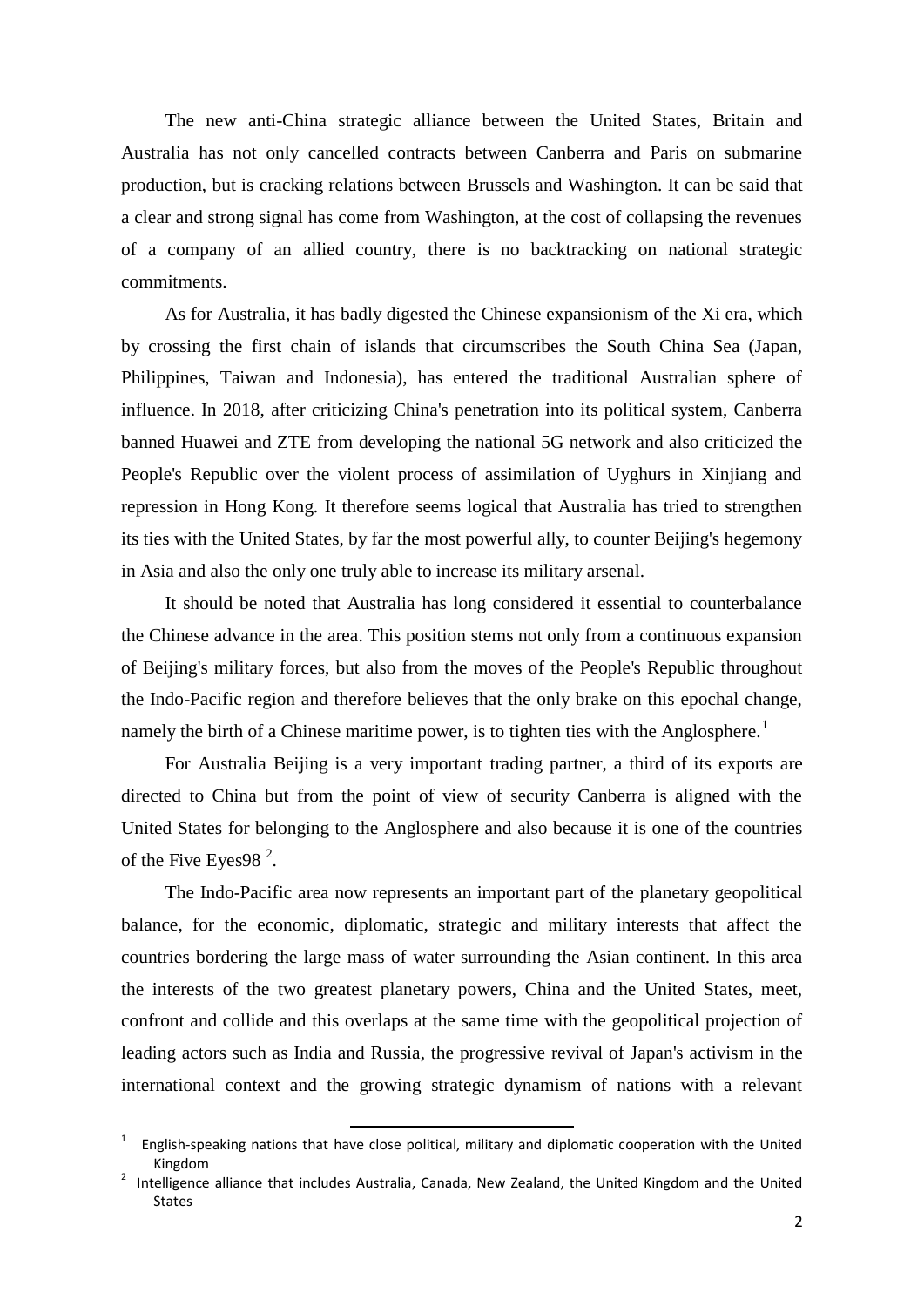economy interested in making their voices heard: South Korea, Malaysia, Indonesia, Philippines, Singapore and Taiwan.



 The announcement of a trilateral agreement between the US, Australia and the United Kingdom opens in the Indo-Pacific a new front of containment in an implicitly anti-Chinese key with the Chinese Navy that is growing in size and capacity, completely transforming but, at the same time, highlights another serious problem that concerns European countries, members of the Union and NATO. It must also be considered that, except for the three countries involved, no one knew anything about that agreement in fact it was kept hidden as if the rest of the world were on the side of Beijing which instead represents the capital of a solitary empire. The head of diplomacy and defense of the Union, Josep Borrell, referring to AUKUS admitted that he was not aware of it adding "and I assume that an agreement of that nature was not put together in the space of one night".

Apart from Beijing's punctual criticism, France's decision to recall its ambassadors from Washington and Canberra following this agreement caused a sensation. For France, as pointed out in a note by the Minister of Foreign affairs French, Jean Yves Le Drian, "the abandonment of the ocean-class submarine project that had linked Australia to France since 2016, and the announcement of a new partnership with the United States aimed at launching studies on possible future cooperation on nuclear-powered submarines constitute unacceptable behavior between allies and partners, the consequences of which concern our very conception of alliances, our partnerships and the importance of the Indo-Pacific for Europe."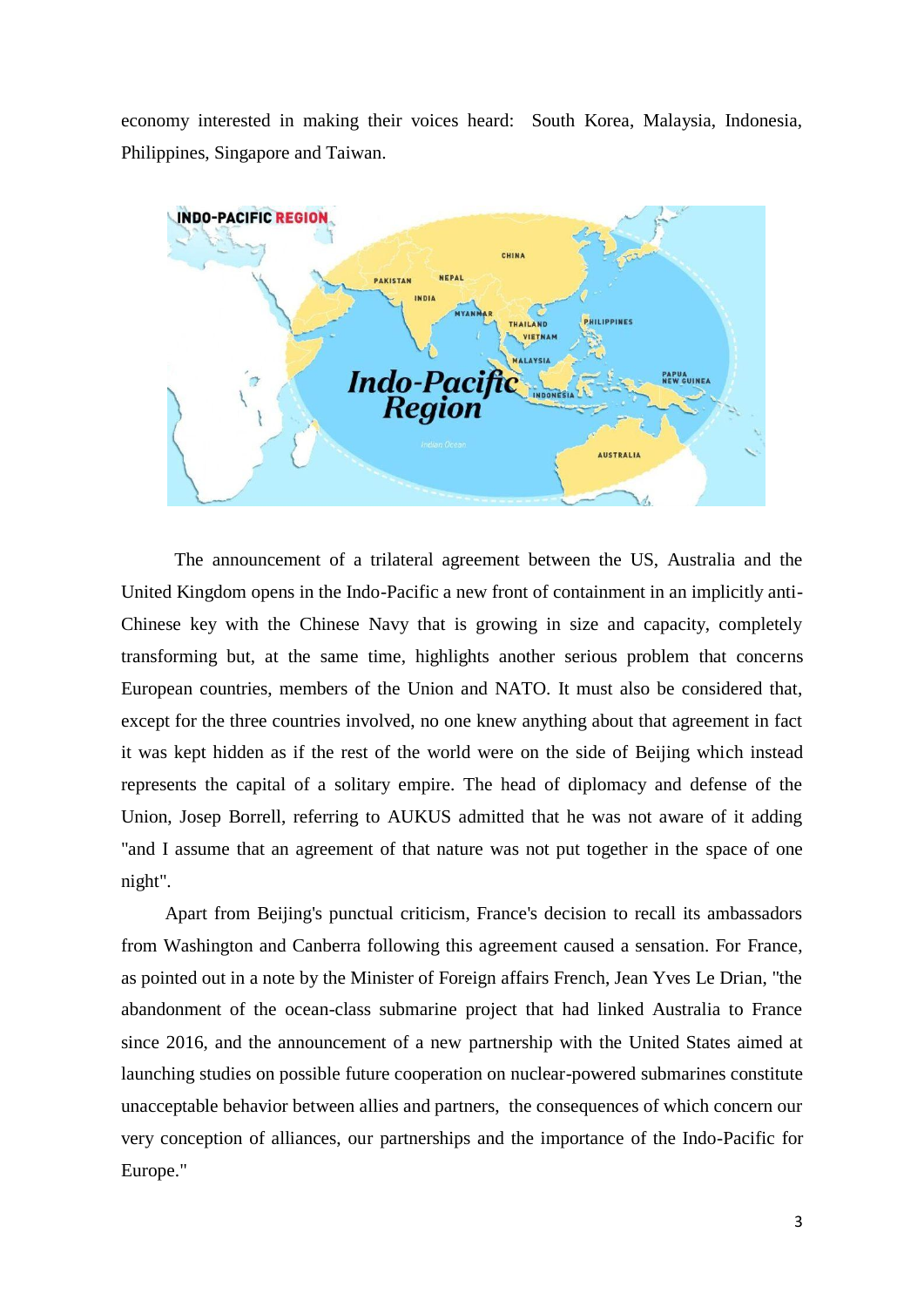For the United Kingdom it is clear the interest in entering the area, as part of the "Global Britain", with the choice to bring back to the center of foreign policy the area east of the Suez Canal, thus reaffirming the centrality of the region.

As for the United States, its foreign policy, also in light of the continuous Chinese expansionism, is concentrated in the Indo-Pacific area not only using power projection but with the expansion of alliances to be enlarged and all this at the expense of the Euro-American bond. Already in 2011 there was the announcement of the then US Secretary of State Hillary Clinton of the "Pivot to Asia" which represented the great element of novelty of US foreign policy of the new century. In practice, it represented the re-orientation of the country's strategic axis towards the Asia-Pacific region, which initially envisaged the strengthening by 2020 of the economic, diplomatic and military presence of the United States in one of the most important strategic theaters, dominated by the gradual rise of the People's Republic of China (PRC).

India, which in the Indo-Pacific represents a central element for any agreement, is opposed to any military alliance and wants to keep itself in balance between the United States and Russia also considering that the latter at the moment represents the main supplier of armaments. Strengthened by its membership in the Non-Aligned Movement, India has not formed formal alliances with either russians or Americans, which has favored the propensity to entertain, unlike China, a broad cooperation with the West. In any case, the friction between the US and China for India remains dangerous given that, after China, the US is the first trading partner and that China is the holder, for India itself, of the highest trade deficit.

India, on the other hand, wants to directly control its ocean which, despite its geographical name, is currently under American control due to bases in Kuwait, Djibouti, Bahrain, Oman and Singapore from which they monitor access to the main straits. In any case, although there is currently no real possibility of transforming ties into binding alliances with Western democracies, sooner or later India is destined to become part of the ranks of countries with stable anti-Chinese relations with the USA, it is no longer possible to isolate itself by following a third way.

The EU at the moment does not seem to have a clear and common policy and beyond the French grievances and the hitherto very vague collective ambitions of strategic autonomy, it has witnessed inert an agreement that in fact has not only canceled a contract between Australia and an EU member country but has also shown the lack of consideration of the United States towards European partners. The EU's Indo-Pacific strategy, announced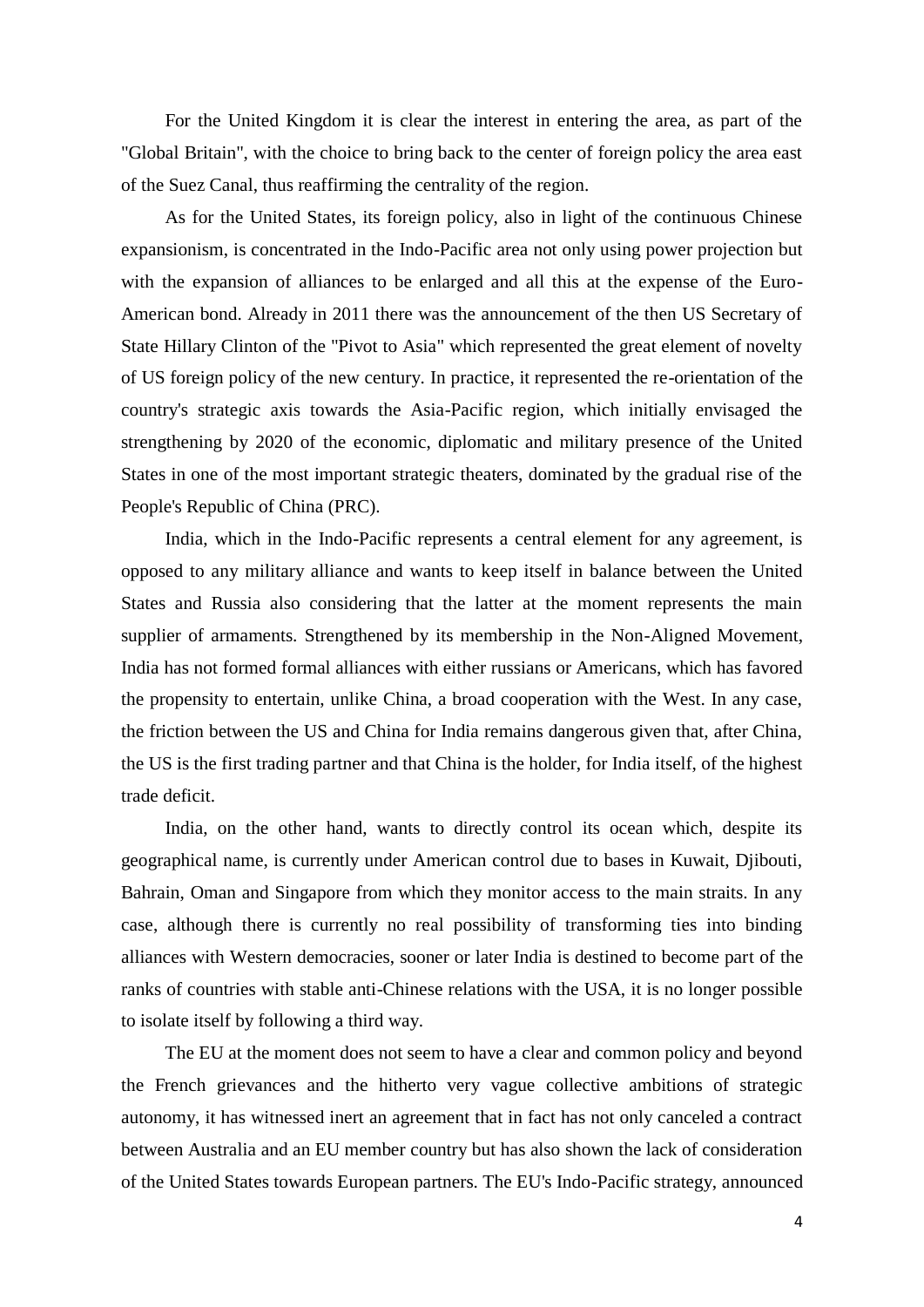on the same day as the agreement between the three states of the Anglosphere, is extremely weak and not very incisive compared to the one proposed by Washington which certainly does not want hesitation on the part of Brussels and EU member states.<sup>3</sup> There is a lack of a necessary and today still insufficient effective cohesion (not only rhetorical) between the major eu member countries, in fact it is not very credible to announce global objectives or military commitments without having explained what are the collective interests to be defended, renouncing where necessary a certain margin of national sovereignty.

Moscow, which wants to play the role of the geopolitical balance focused on the dream of greater Eurasia, far from the West, increasingly close to Beijing, and with India part of the US-led anti-Chinese system, said it was "worried" about the trilateral security alliance that binds Australia, the UK and the United States. According to Moscow, the pact threatens global efforts for nuclear non-proliferation because it will allow Australia to become the second country after the UK to have access to US nuclear technology to produce nuclear-powered submarines.

On October 1, the Federation's Deputy Foreign Minister, Sergey Ryabkov, speaking at a public discussion at the Geneva Centre for Security Policy, said: "We are concerned about the recent announcement by the United States, the United Kingdom and Australia on the development of a technologically advanced system of partnership that will allow Australia to enter the ranking of the top five countries in the world in this type of armaments." The Russian deputy minister also noted that the agreement, allowing Canberra to build a fleet of nuclear submarines, represents a "challenge to the international nuclear non-proliferation regime".

As for China, for years it has been expanding its political, economic and military influence in the world, with the intention of taking advantage of territorial resources and aligning states in its favor and the Indo-Pacific represents one of the main spheres of Chinese interest.

China seeks to monopolize this macro region with the construction of ports, infrastructure and military bases and is expanding its economic influence, so much so that it wants to enter the Trans-Pacific pact<sup>4</sup>. This quest for territorial and maritime control

**EXECUTE:**<br><sup>3</sup> On 19 April 2021, the Council of the European Union (EU) endorsed conclusions on an EU Strategy for Cooperation in the Indo-Pacific Region

<sup>&</sup>lt;sup>4</sup> Trans-Pacific Partnership (TPP) free trade agreement of the Asia-Pacific region, which counts among its signatories 12 countries, of which 7 states of the Asian continent (Australia, Brunei, Japan, Malaysia, New Zealand, Singapore, Vietnam) and 5 of the American continent (Canada, Chile, Mexico, Peru, United States).